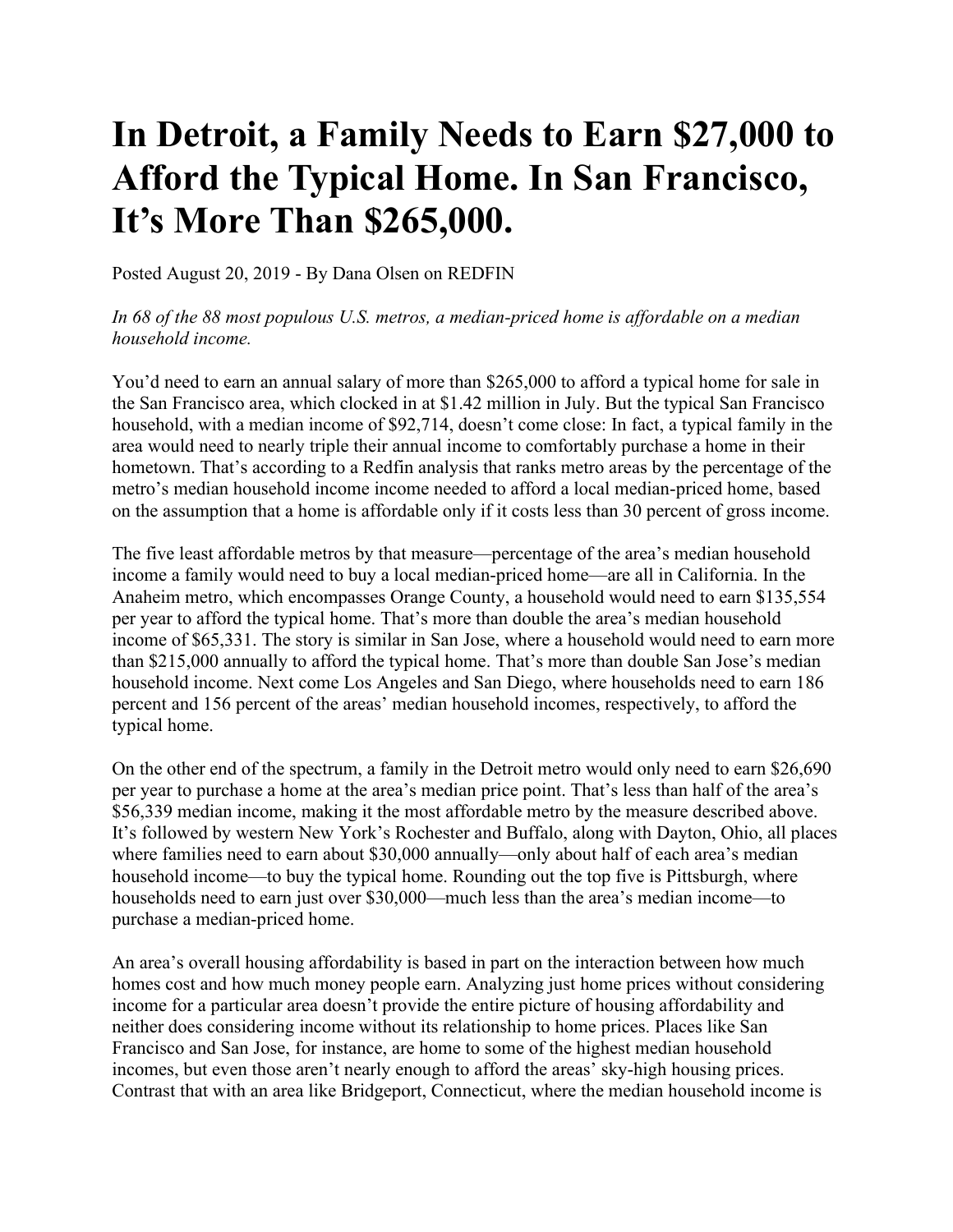nearly as high as it is in San Francisco. But in Bridgeport, the typical home sells for \$420,000, putting it within the realm of affordability for the typical earner.

"People who live in places like Detroit, Pittsburgh and Cleveland tend to earn lower salaries than people in expensive coastal areas, but in many ways the midwesterners' quality of life is better. Even though they may make less money, it's easier to purchase a home and build equity while providing for a family," said Redfin chief economist Daryl Fairweather. "It's no secret there's an affordability crisis in high-priced places like the Bay Area, where modest homes can sell for well over \$1 million. But in most of the country, homes are still affordable on the typical local income. That's one reason people are looking to move to places like Phoenix, Atlanta and Las Vegas, where homes are affordable on realistic incomes."

The table below shows the 88 most populous U.S. metro areas (excluding New York City), and for each, the annual income a household would need to earn to afford a median-priced home. The table is ranked according to the percentage of the local median household income needed to afford a median-priced home, with places where the typical home is unaffordable for the typical family at the top of the list, which works its way down to places where the typical home is affordable for a typical family. If the percentage is less than 100 percent, it means the typical home is affordable to the typical family. A percentage of 100 percent or more means the typical home is unaffordable to the typical local family. For example, a household in Fort Worth would need to earn 73 percent of that area's median income to afford a median-priced home. But in Honolulu, a family would need to earn 144 percent of the area's median income to afford a median-priced home. In 68 of the 88 most populated metros in the U.S., the typical home is affordable on that area's median household income. In 20 of the most populated metros, the typical home costs more than what a family earning the area's median income can afford.

| Metro area                     | <b>Minimum</b><br>suggested<br>yearly income household<br>to afford<br>median-priced (2017)<br>home | <b>Median</b><br>income | What percentage<br>of the metro's<br>median household Median sale payment for<br>income is<br>necessary to<br>afford a median-<br>priced home? | price (July<br>2019) | <b>Monthly</b><br>housing<br>median-priced<br>home<br>(mortgage plus<br>taxes) |
|--------------------------------|-----------------------------------------------------------------------------------------------------|-------------------------|------------------------------------------------------------------------------------------------------------------------------------------------|----------------------|--------------------------------------------------------------------------------|
| San<br>Francisco, CA \$265,499 |                                                                                                     | \$92,714                | 286.4%                                                                                                                                         | \$1,420,000          | \$6,637.47                                                                     |
| Anaheim, CA \$135,554          |                                                                                                     | \$65,331                | 207.5%                                                                                                                                         | \$725,000            | \$3,388.85                                                                     |
| San Jose, CA \$215,017         |                                                                                                     | \$105,809               | 203.2%                                                                                                                                         | \$1,150,000          | \$5,375.41                                                                     |
| Los Angeles,<br>CA             | \$121,531                                                                                           | \$65,331                | 186.0%                                                                                                                                         | \$650,000            | \$3,038.28                                                                     |
| San Diego,<br>CA               | \$110,313                                                                                           | \$70,588                | 156.3%                                                                                                                                         | \$590,000            | \$2,757.82                                                                     |
| Oakland, CA                    | \$140,228                                                                                           | \$92,714                | 151.2%                                                                                                                                         | \$750,000            | \$3,505.70                                                                     |

## **Minimum Annual Income Needed to Afford a Typical Home in 88 of the Most Populous U.S. metros**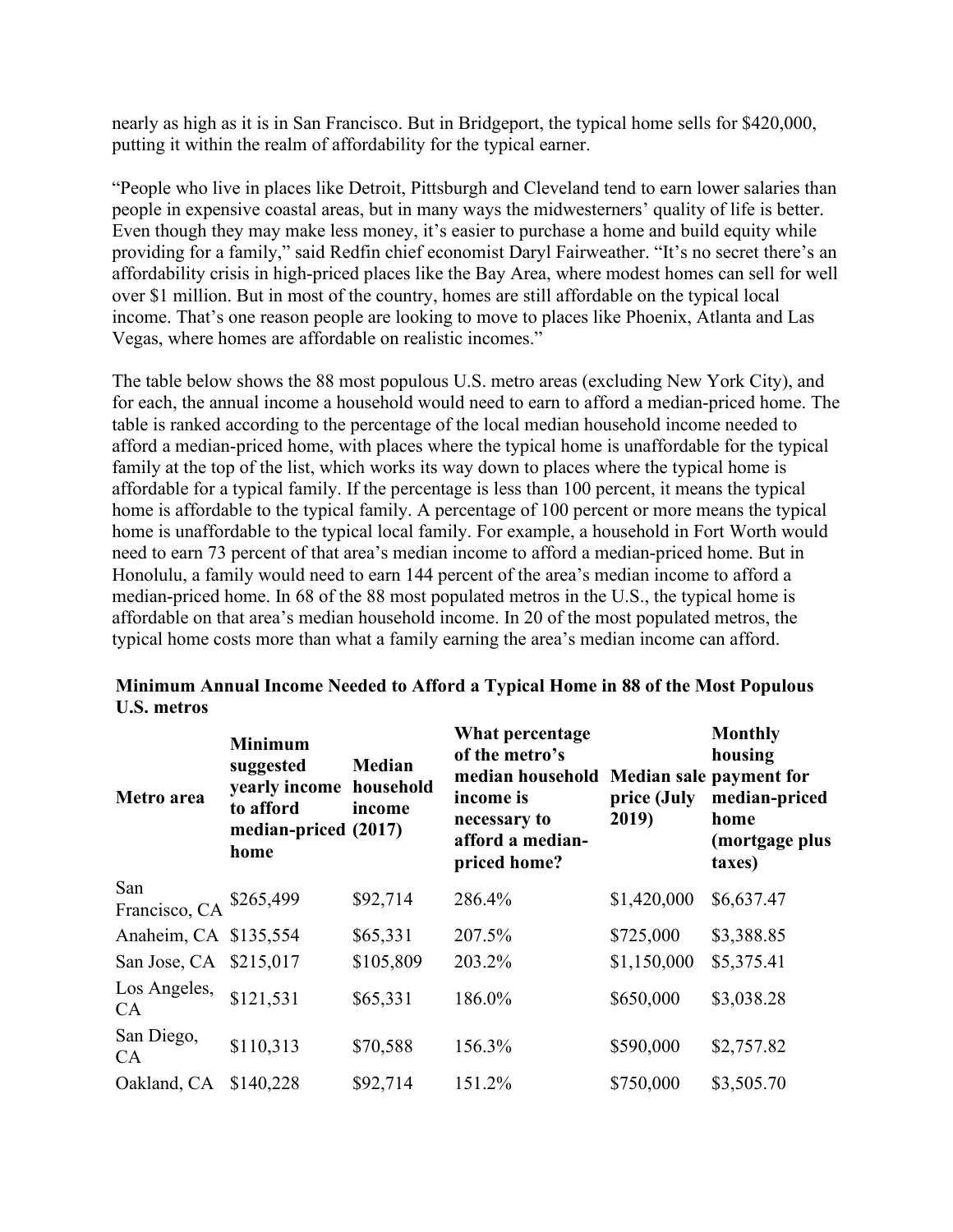| Honolulu, HI              | \$115,828 | \$80,078 | 144.6% | \$619,500 | \$2,895.71 |
|---------------------------|-----------|----------|--------|-----------|------------|
| Oxnard, CA                | \$114,426 | \$81,972 | 139.6% | \$612,000 | \$2,860.66 |
| Seattle, WA               | \$105,639 | \$77,269 | 136.7% | \$565,000 | \$2,640.96 |
| Boston, MA                | \$101,899 | \$81,838 | 124.5% | \$545,000 | \$2,547.48 |
| Nassau<br>County, NY      | \$89,559  | \$72,205 | 124.0% | \$479,000 | \$2,238.98 |
| Sacramento,<br>CA         | \$77,967  | \$64,407 | 121.1% | \$417,000 | \$1,949.17 |
| Riverside,<br>CA          | \$71,049  | \$59,173 | 120.1% | \$380,000 | \$1,776.22 |
| Miami, FL                 | \$59,644  | \$51,758 | 115.2% | \$319,000 | \$1,491.09 |
| Portland, OR              | \$75,630  | \$66,657 | 113.5% | \$404,500 | \$1,890.74 |
| Denver, CO                | \$79,463  | \$71,884 | 110.5% | \$425,000 | \$1,986.57 |
| Fresno, CA<br>Fort        | \$53,287  | \$48,730 | 109.4% | \$285,000 | \$1,332.17 |
| Lauderdale,<br>FL         | \$54,222  | \$51,758 | 104.8% | \$290,000 | \$1,355.54 |
| West Palm<br>Beach, FL    | \$54,222  | \$51,758 | 104.8% | \$290,000 | \$1,355.54 |
| Newark, NJ                | \$74,788  | \$72,205 | 103.6% | \$400,000 | \$1,869.71 |
| Las Vegas,<br>NV          | \$53,287  | \$54,882 | 97.1%  | \$285,000 | \$1,332.17 |
| Nashville,<br><b>TN</b>   | \$56,839  | \$59,365 | 95.7%  | \$304,000 | \$1,420.98 |
| Salt Lake<br>City, UT     | \$64,505  | \$67,838 | 95.1%  | \$345,000 | \$1,612.62 |
| Montgomery<br>County, PA  | \$62,635  | \$66,285 | 94.5%  | \$335,000 | \$1,565.88 |
| North Port,<br>FL         | \$51,417  | \$54,473 | 94.4%  | \$275,000 | \$1,285.43 |
| Orlando, FL               | \$48,238  | \$52,261 | 92.3%  | \$258,000 | \$1,205.96 |
| Bakersfield,<br><b>CA</b> | \$46,640  | \$50,826 | 91.8%  | \$249,450 | \$1,166.00 |
| Tacoma, WA                | \$70,114  | \$77,269 | 90.7%  | \$375,000 | \$1,752.85 |
| Charleston,<br><b>SC</b>  | \$52,165  | \$57,666 | 90.5%  | \$279,000 | \$1,304.12 |
| Phoenix, AZ               | \$52,352  | \$57,935 | 90.4%  | \$280,000 | \$1,308.80 |
| Dallas, TX                | \$57,026  | \$63,870 | 89.3%  | \$305,000 | \$1,425.65 |
| Tucson, AZ                | \$43,377  | \$48,676 | 89.1%  | \$232,000 | \$1,084.43 |
| Tampa, FL                 | \$44,854  | \$50,567 | 88.7%  | \$239,900 | \$1,121.36 |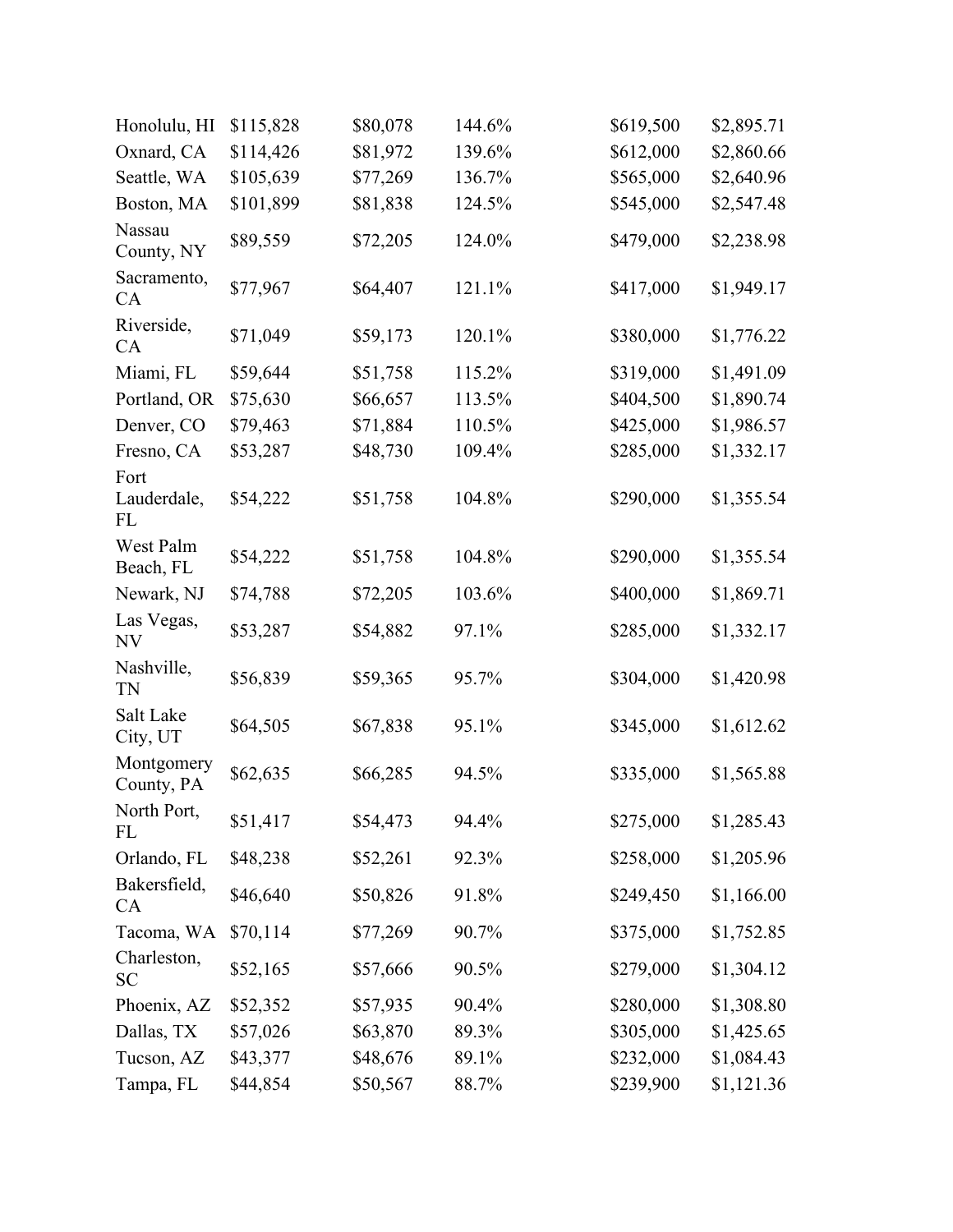| Providence,<br><sub>RI</sub>   | \$54,222 | \$61,536 | 88.1% | \$290,000 | \$1,355.54 |
|--------------------------------|----------|----------|-------|-----------|------------|
| Bridgeport,<br><b>CT</b>       | \$78,528 | \$89,773 | 87.5% | \$420,000 | \$1,963.19 |
| <b>New</b><br>Brunswick,<br>NJ | \$63,009 | \$72,205 | 87.3% | \$337,000 | \$1,575.23 |
| Charlotte, NC                  | \$50,352 | \$57,871 | 87.0% | \$269,305 | \$1,258.81 |
| Austin, TX                     | \$59,831 | \$69,717 | 85.8% | \$320,000 | \$1,495.77 |
| New Orleans,<br>LA             | \$43,003 | \$50,154 | 85.7% | \$230,000 | \$1,075.08 |
| Greenville,<br><b>SC</b>       | \$42,153 | \$49,371 | 85.4% | \$225,450 | \$1,053.81 |
| McAllen, TX                    | \$30,850 | \$37,097 | 83.2% | \$165,000 | \$771.26   |
| Knoxville,<br><b>TN</b>        | \$41,321 | \$49,820 | 82.9% | \$221,000 | \$1,033.01 |
| Jacksonville,<br>FL            | \$46,743 | \$56,449 | 82.8% | \$250,000 | \$1,168.57 |
| Washington,<br>DC              | \$79,444 | \$97,148 | 81.8% | \$424,900 | \$1,986.10 |
| Frederick,<br><b>MD</b>        | \$78,715 | \$97,148 | 81.0% | \$421,000 | \$1,967.87 |
| Albuquerque,<br><b>NM</b>      | \$41,134 | \$50,781 | 81.0% | \$220,000 | \$1,028.34 |
| San Antonio,<br><b>TX</b>      | \$44,686 | \$56,495 | 79.1% | \$239,000 | \$1,117.15 |
| Birmingham,<br>AL              | \$41,153 | \$52,088 | 79.0% | \$220,106 | \$1,028.84 |
| Raleigh, NC                    | \$54,222 | \$68,870 | 78.7% | \$290,000 | \$1,355.54 |
| Richmond,<br>VA                | \$49,734 | \$63,599 | 78.2% | \$266,000 | \$1,243.36 |
| Memphis, TN                    | \$39,077 | \$50,194 | 77.9% | \$209,000 | \$976.92   |
| Atlanta, GA                    | \$47,967 | \$61,733 | 77.7% | \$256,550 | \$1,199.18 |
| Worcester,<br>MA               | \$52,352 | \$68,311 | 76.6% | \$280,000 | \$1,308.80 |
| Virginia<br>Beach, VA          | \$47,304 | \$61,889 | 76.4% | \$253,000 | \$1,182.59 |
| Warren, MI                     | \$42,629 | \$56,339 | 75.7% | \$228,000 | \$1,065.73 |
| Chicago, IL                    | \$49,454 | \$65,757 | 75.2% | \$264,500 | \$1,236.35 |
| Louisville,<br>KY              | \$40,666 | \$54,624 | 74.4% | \$217,500 | \$1,016.65 |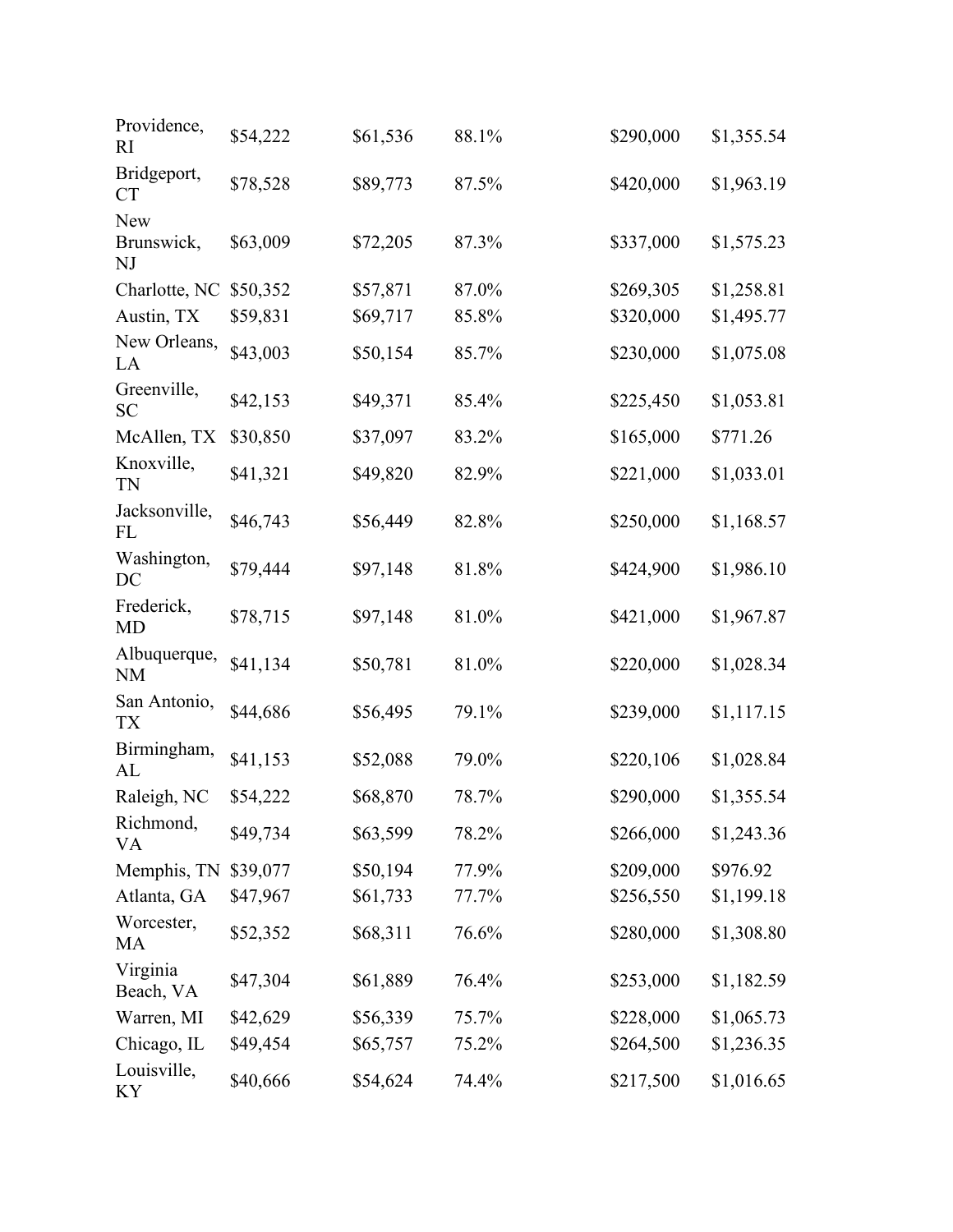| Baltimore,<br><b>MD</b>        | \$56,278 | \$75,646 | 74.4% | \$301,000 | \$1,406.96 |
|--------------------------------|----------|----------|-------|-----------|------------|
| Houston, TX                    | \$46,743 | \$62,922 | 74.3% | \$250,000 | \$1,168.57 |
| Milwaukee,<br>WI               | \$42,629 | \$57,531 | 74.1% | \$228,000 | \$1,065.73 |
| Fort Worth,<br><b>TX</b>       | \$46,743 | \$63,870 | 73.2% | \$250,000 | \$1,168.57 |
| El Paso, TX                    | \$31,589 | \$43,170 | 73.2% | \$168,950 | \$789.72   |
| Greensboro,<br>NC              | \$34,496 | \$47,145 | 73.2% | \$184,500 | \$862.40   |
| Lake County,<br>$_{\rm IL}$    | \$47,678 | \$65,757 | 72.5% | \$255,000 | \$1,191.94 |
| Minneapolis,<br><b>MN</b>      | \$53,287 | \$73,735 | 72.3% | \$285,000 | \$1,332.17 |
| Baton Rouge,<br>LA             | \$39,544 | \$55,329 | 71.5% | \$211,500 | \$988.61   |
| Columbus,<br><b>OH</b>         | \$42,723 | \$60,170 | 71.0% | \$228,500 | \$1,068.07 |
| Grand Rapids,<br>MI            | \$40,666 | \$58,094 | 70.0% | \$217,500 | \$1,016.65 |
| Kansas City,<br>M <sub>O</sub> | \$42,050 | \$61,479 | 68.4% | \$224,900 | \$1,051.24 |
| Indianapolis,<br>IN            | \$38,142 | \$56,528 | 67.5% | \$204,000 | \$953.55   |
| Albany, NY                     | \$43,938 | \$65,743 | 66.8% | \$235,000 | \$1,098.45 |
| Philadelphia,<br><b>PA</b>     | \$44,125 | \$66,285 | 66.6% | \$236,000 | \$1,103.13 |
| Allentown,<br>PA               | \$41,321 | \$62,479 | 66.1% | \$221,000 | \$1,033.01 |
| Omaha, NE                      | \$40,947 | \$62,345 | 65.7% | \$219,000 | \$1,023.67 |
| Elgin, IL                      | \$42,723 | \$65,757 | 65.0% | \$228,500 | \$1,068.07 |
| Tulsa, OK                      | \$33,655 | \$52,210 | 64.5% | \$180,000 | \$841.37   |
| Cincinnati,<br><b>OH</b>       | \$38,007 | \$59,478 | 63.9% | \$203,275 | \$950.16   |
| New Haven,<br><b>CT</b>        | \$41,321 | \$64,872 | 63.7% | \$221,000 | \$1,033.01 |
| Oklahoma<br>City, OK           | \$34,496 | \$54,946 | 62.8% | \$184,500 | \$862.40   |
| Cleveland,<br><b>OH</b>        | \$32,439 | \$52,446 | 61.9% | \$173,500 | \$810.99   |
| Hartford, CT                   | \$44,864 | \$73,209 | 61.3% | \$239,950 | \$1,121.59 |